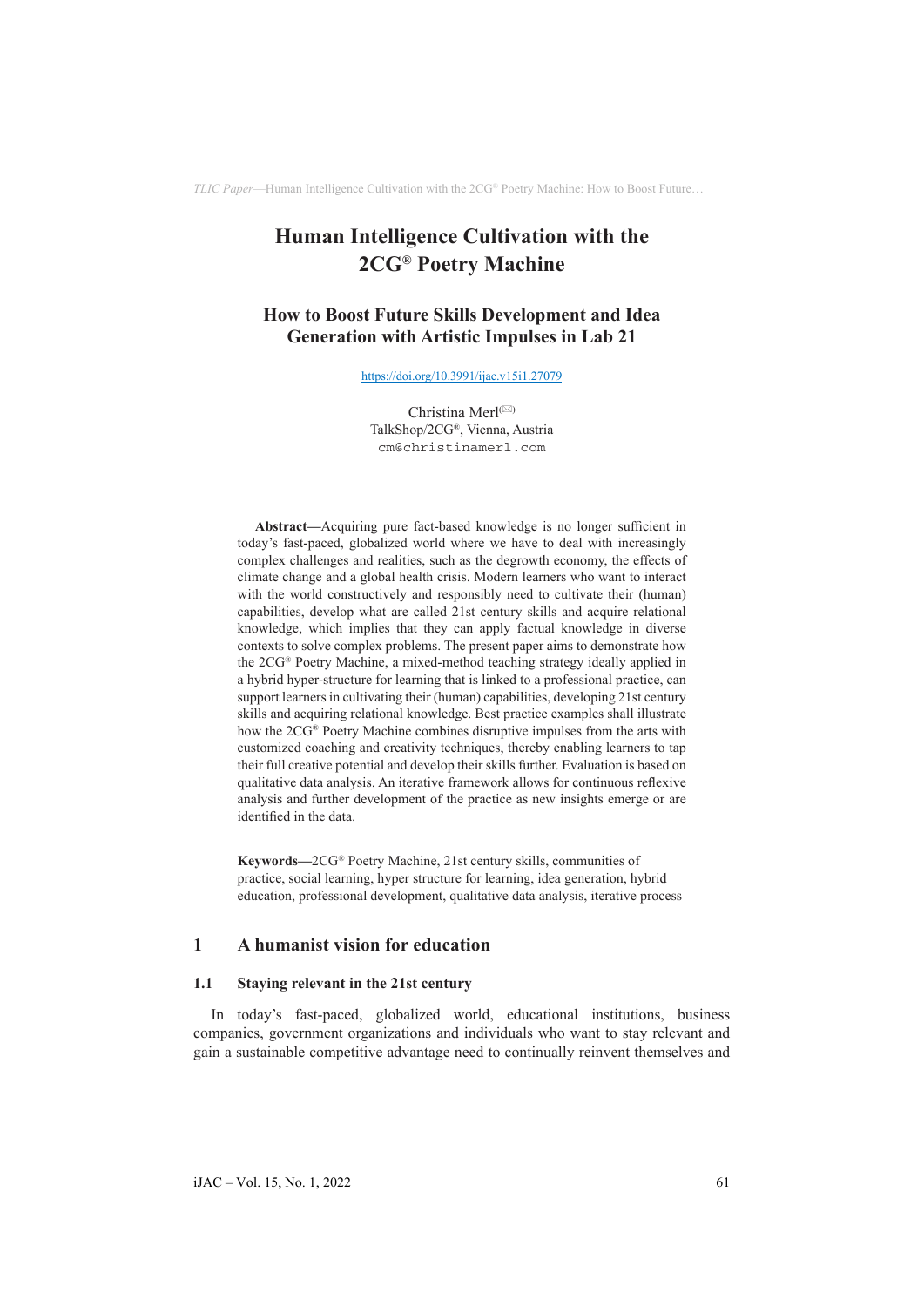adapt their business models to fast-changing circumstances. This asks for permanent upskilling and continuous new-idea generation. In other words, modern learners executives, employees, workers, students, pupils—need to constantly improve their practice and re-invent themselves, as is suggested in [1]. Increasingly complex realities and challenges, such as the degrowth economy, the effects of climate change and the global health crisis, the threatening decline of democracy, growing inequalities, and last but not least—digitalization, force 21st century learners to not only acquire factual knowledge, but to apply their knowledge across contexts, cultures and hierarchies.

The current paper aims to present a multi-method teaching strategy and coaching tool that has been designed and developed for human intelligence cultivation and 21st century skills training with a focus on communication skills, collaborative skills, critical thinking skills, creativity and imagination, digital literacy, and the acquisition of relational knowledge or wisdom as defined in [2]. The 2CG® Poetry Machine is grounded in learning science and has been tried and tested in various industries and contexts over the years. 2CG® stands for content- and context-specific generic competency coaching and clearly lays out a humanist vision for education. The multi-method approach emphasizes the benefit of community of practice-based hyper-structures for learning, where learners can train their human qualities in an era where the main focus clearly is on the advancement of technology and AI, as pointed out in [3].

The practice examples given in this paper were evaluated by means of qualitative data analysis as defined in [4]. As we can see from these practice examples, the 2CG® Poetry Machine can effectively support modern learners in developing 21st century skills, in exploring new pathways of action and generating new ideas in hybrid settings. Overall, the approach considers human capability cultivation as a necessary practice for 21st century players who want to deal with complex realities constructively; build good personal and professional relationships; collaborate across contexts, hierarchies, disciplines and cultures; create a sense of belonging; identify and analyze problems that need to be solved; come up with better solutions; know their purpose; and do meaningful work. Learning should be perceived as a way of being; trainers need to act as facilitators, coaches or curators, and learners should be trained to act as multidisciplinary thinkers, problem-solvers, innovators and caretakers—wise people who can interact with the world constructively and responsibly.

#### **1.2 Definition of 21st century skills**

The 21st century skills discussed within this work are defined as learning skills (the 4C's), literacy skills (IMT) and life skills (FLIPS) as pointed out in [5]; and as 21st century digital skills as referred to in [6] (see Figure 1 and Table 1), whereby digital literacy is seen as a mindset that enables learners to perform intuitively in digital environments and to both easily and effectively access a wide range of knowledge embedded in such environments. These skills are also referred to as relational knowledge, referred to as wisdom in [2]—knowledge that is successfully applied in different contexts and acquired through multiple changes in perspective. It should be pointed out here that we need to change perspective whenever we successfully interact with the world by applying factual knowledge, and with every shift in perspective, our wisdom grows.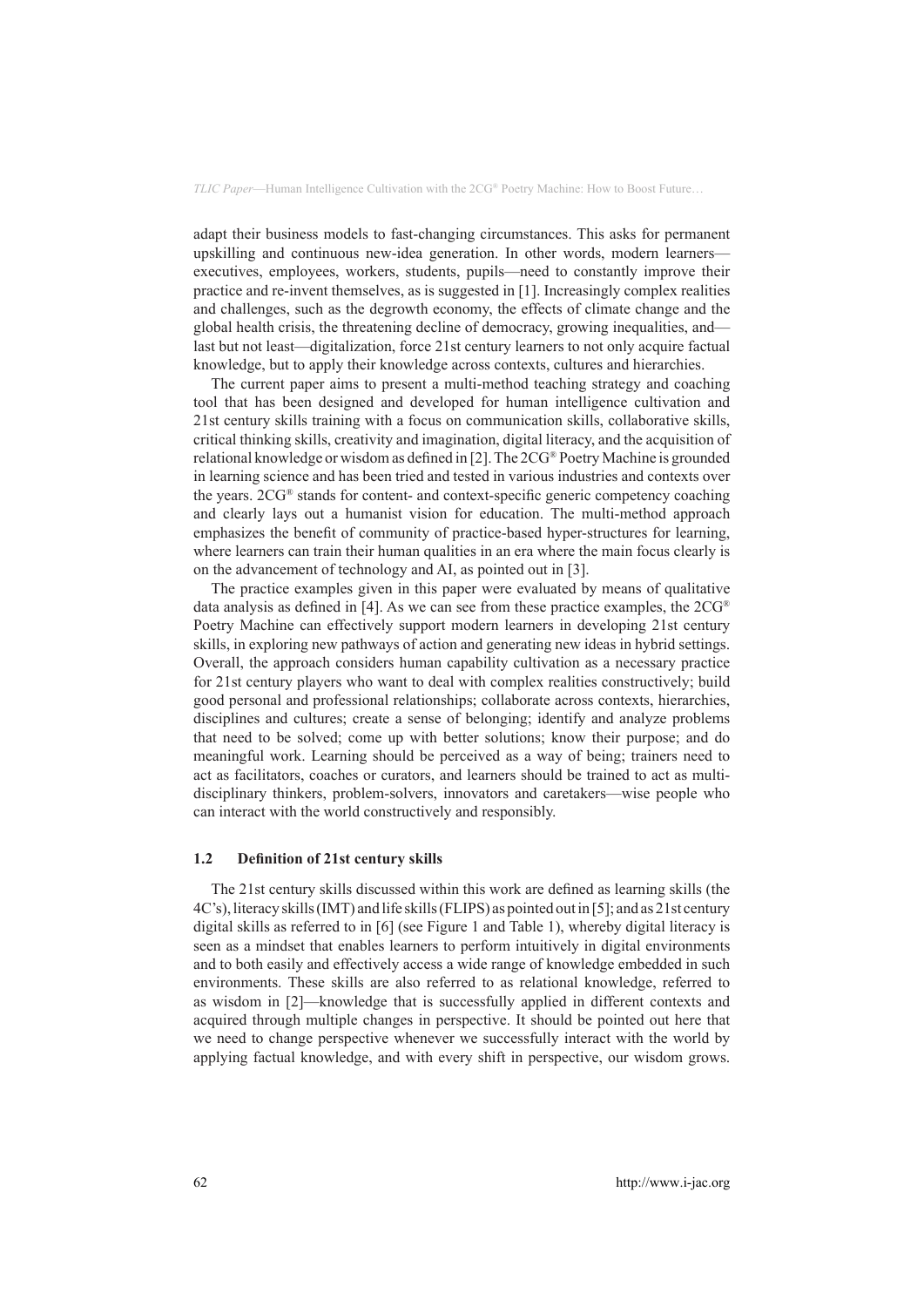Clayton and Birren as quoted in [7] propose that wisdom consists of several discrete and measurable components: a reflective component involving introspection and intuition, an affective component involving empathy and peacefulness, and a cognitive component characterized by knowledge and experience.

### **Learning Skills—the 4C's**

| ιл.               |                   |               |               |
|-------------------|-------------------|---------------|---------------|
| Critical Thinking | <b>Treativity</b> | `ommunication | Collaboration |

### **Literacy Skills—IMT**

|             |                | æ                             |
|-------------|----------------|-------------------------------|
| Information | Media Literacy | <b>Technology Skills</b><br>ິ |

#### **Life Skills—FLIPS**

|             | 8-e        |            |              | ررد           |
|-------------|------------|------------|--------------|---------------|
| Flexibility | Leadership | Initiative | Productivity | Social Skills |

### **21st Century Digital Skills**

| $\mathcal{L}$                    | é-è                                    |
|----------------------------------|----------------------------------------|
| Core 21st Century Digital Skills | 21st Century Contextual Digital Skills |

**Fig. 1.** Beyond the 4C's: 21st century skills framework

| Learning Skills or the 4C's        |                                                                                 |  |
|------------------------------------|---------------------------------------------------------------------------------|--|
| Critical thinking, creativity,     | Learners need to train the mental processes required for connecting,            |  |
| communication and                  | collaborating and complex problem solving in order to adapt and to              |  |
| collaboration                      | improve upon modern work environments.                                          |  |
| <b>Literacy Skills or IMT</b>      |                                                                                 |  |
| Information management,            | The ability to discern facts, validate information and transform data into      |  |
| media literacy and                 | effective stories. Emphasis needs to be put on determining trustworthy          |  |
| technology skills                  | sources, factual vs misinformation.                                             |  |
| <b>Life Skills or FLIPS</b>        |                                                                                 |  |
| Flexibility, leadership,           | Life skills are needed to effectively build relationships, find purpose, adapt  |  |
| initiative, productivity and       | to constant change and build inclusive, kind, sustainable and democratic        |  |
| social skills                      | societies.                                                                      |  |
| <b>21st Century Digital Skills</b> |                                                                                 |  |
| Core 21st-century digital          | 7 core skills: technical, information management, communication,                |  |
| skills and contextual              | collaboration, creativity, critical thinking, problem solving; 5 contextual     |  |
| 21st-century digital skills        | skills: ethical awareness, cultural awareness, flexibility, self-direction, LLL |  |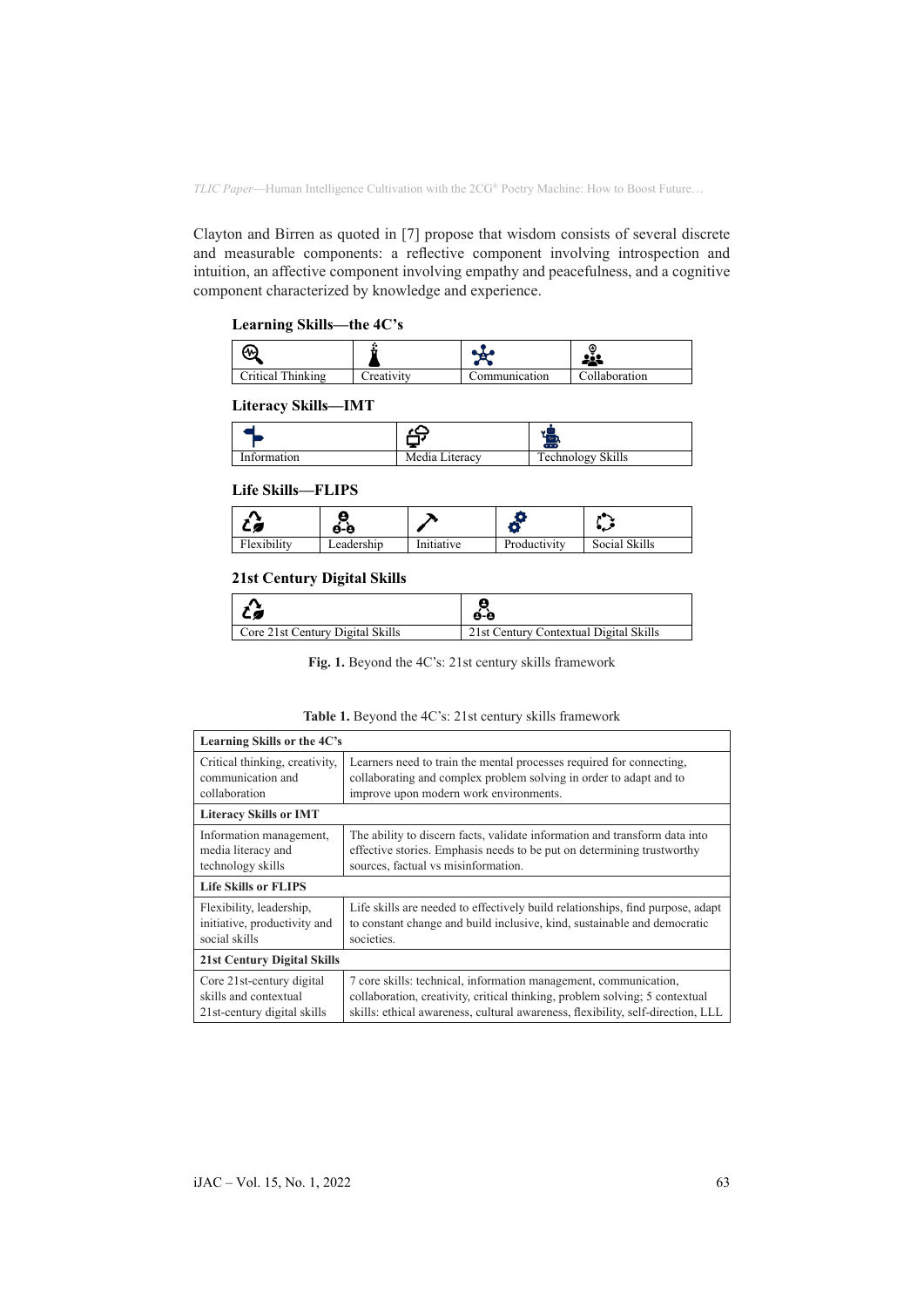#### **1.3 2CG®—A hybrid, mixed-method teaching approach**

2CG® stands for content- and context-specific generic competency coaching [8] and is defined as an experiential, learner-centered teaching approach that hones human capabilities with a focus on 21st century skills (see Figure 1 and Table 1). 2CG® targets executives, employees, workers, apprentices, students and pupils who need to develop their skills further so that they can deal with increasingly complex realities and meet new challenges creatively and responsibly. The approach is grounded in learning science and the principles of communities of practice (CoP) as adapted from [9] (see Table 2). It connects learners across hierarchical, cultural and disciplinary boundaries by immersing them in practice-based learning experiences as explored in [10]. The approach has been tried and tested in various industries and contexts over the years and has been very effective when embedded in a hyper-curriculum as outlined in [11] or implemented in a hyper-structure for learning, such as Lab 21 [12]. Overall, the  $2CG^{\circledast}$ approach puts the needs of learners and organizations center stage and enables them to tap their hidden creative potential.

| Table 2. 2CG® teaching approach, based on the fundamental pillars of CoP |  |  |
|--------------------------------------------------------------------------|--|--|
|--------------------------------------------------------------------------|--|--|

| CoP Pillar 1. Intrinsic motivation is crucial for learning.                 |                                                                                                                                                                                                                                                                                                                  |  |
|-----------------------------------------------------------------------------|------------------------------------------------------------------------------------------------------------------------------------------------------------------------------------------------------------------------------------------------------------------------------------------------------------------|--|
| Intrinsic Motivation in a CoP-Based<br>Hyper-Structure for Learning         | Learners are enabled to discover their passion and define<br>their purpose. They are guided by the question: What's the<br>difference we want to make?                                                                                                                                                           |  |
| CoP Pillar 2. Learners engage in shared practice.                           |                                                                                                                                                                                                                                                                                                                  |  |
| Shared Practice in a CoP-Based<br>Hyper-Structure for Learning              | Learners continually reflect how their learning activities relate<br>to their professional, real-life context and practice. Deep<br>learning can happen when the learning is anchored in a shared<br>practice, a shared interest and a shared purpose.                                                           |  |
| CoP Pillar 3. All learning is social.                                       |                                                                                                                                                                                                                                                                                                                  |  |
| Sense of Belonging in a CoP-Based<br>Hyper-Structure for Learning           | Learning is a social process, both in real life and in virtual<br>settings. Social cohesion, trust and a sense of belonging are<br>the foundations of fruitful learning and collaboration. For deep<br>learning to take place, learners need to define how they want<br>to work and communicate with each other. |  |
| Pillar 4. Deep learning follows the principle of impulse—action—reflection. |                                                                                                                                                                                                                                                                                                                  |  |
| Action Learning in a CoP-Based<br>Hyper-Structure for Learning              | Social constructivist learning processes are based on the<br>action-learning principles of 'impulse—action—reflection'<br>and incorporate the cognitive, emotional and psychomotoric<br>dimensions of learning.                                                                                                  |  |

#### **1.4 The 2CG® Poetry Machine**

It should be pointed out here that the 2CG® approach advocates a mix of methods and the freedom to create new methods, rather than simply using pre-existing and fixed procedures, as underlined in [13]. The Poetry Machine is a 2CG® application that provides learners with impulses from the arts—poetry, puppetry, literature, theater, photography, visual arts, dance and music—thereby enabling them to unlock their creativity, leave their semantic frames behind, ponder new possibilities and disrupt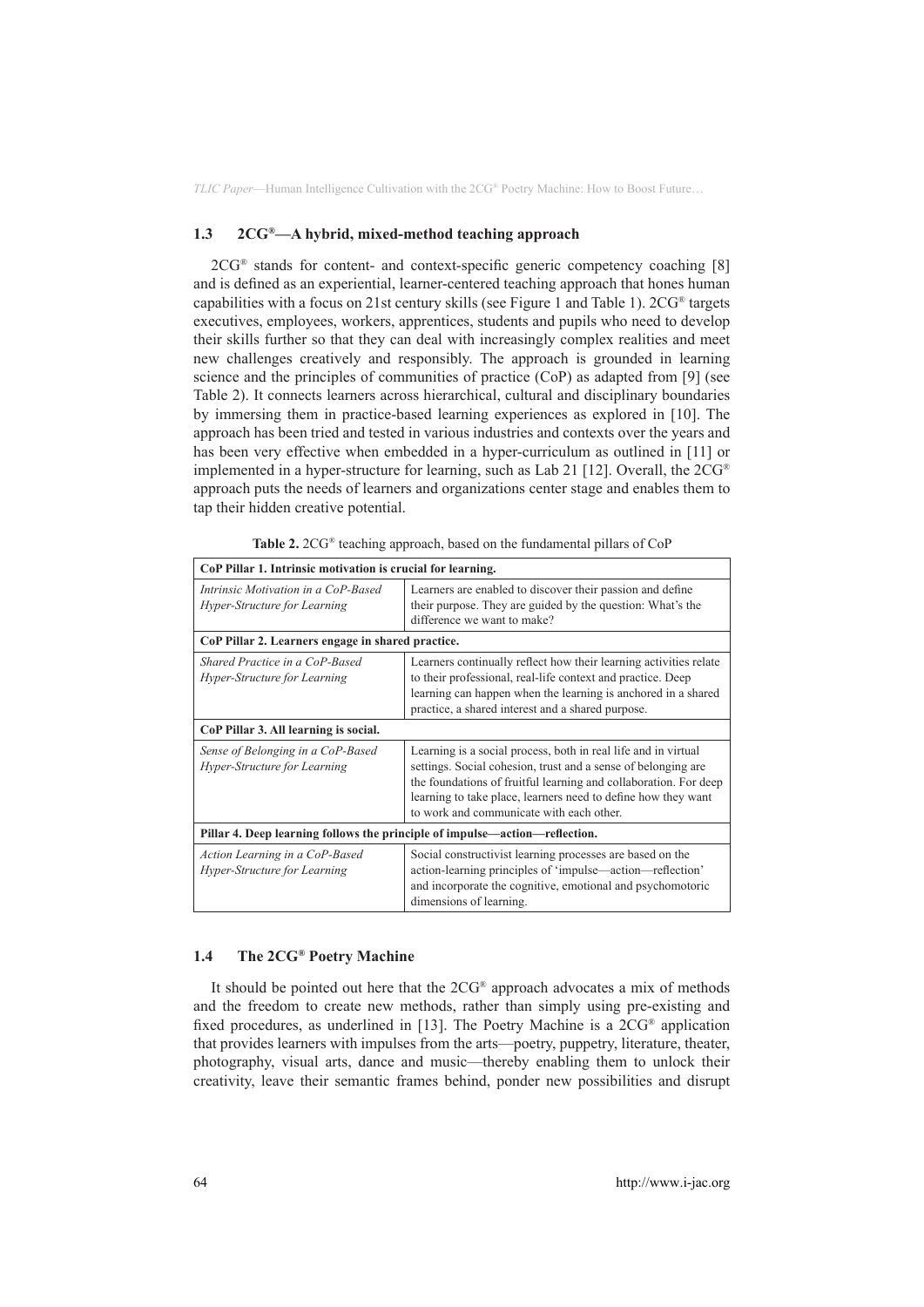old thinking modes and systemic patterns. Learners, be it executives, team members, students or pupils, generally act and interact within specific semantic frames that are grounded in domain-specific knowledge and cultural stereotypes. The 2CG® Poetry Machine triggers unconscious emotions, imaginations and wishes in learners by exposing them to disruptive artistic impulses. It inspires them to make new associations and create new mental models, which can help them leave old thinking patterns behind and better understand complex issues, as suggested in [14].

The interactive, iterative learning sequences that are initiated by the 2CG® Poetry Machine (see Figure 2) and guided by the learning facilitator consider both, the learning process (or learning journey) and the learning output (impact or outcome) and follow the well-known action learning principles of "impulse—action—reflection" as discussed in [15]. Learners are immersed in their learning experience and produce artefacts, such as concepts, future scenarios, stories, maps, manifestos and prototypes. During their learning journey, they start to build awareness and get better at identifying and analyzing the problems they need to solve. They continually generate new ideas always with the goal to find better or alternative solutions to the problem at hand. Through multiple learning loops [16], learners receive relevant feedback from their peers, their facilitator, and from experts. By incorporating both, the emotional and psychomotoric dimensions of learning, social inequalities and different cognitive learning levels that may be observed in certain settings can be balanced to some extent, as is also pointed out in [17]. Best practice examples are given below to illustrate how the 2CG® Poetry Machine has been utilized in government organizations, institutions of higher learning, schools and self-organized CoPs in the context of 21st century skills programs, programming and media literacy curricula, and innovation and wellbeing initiatives.



Multiple Learning Loops and Peer Feedback Evaluation and Reflection, Lessons Learned

**Fig. 2.** Iterative learning sequences in Lab 21 as prompted by the 2CG® Poetry Machine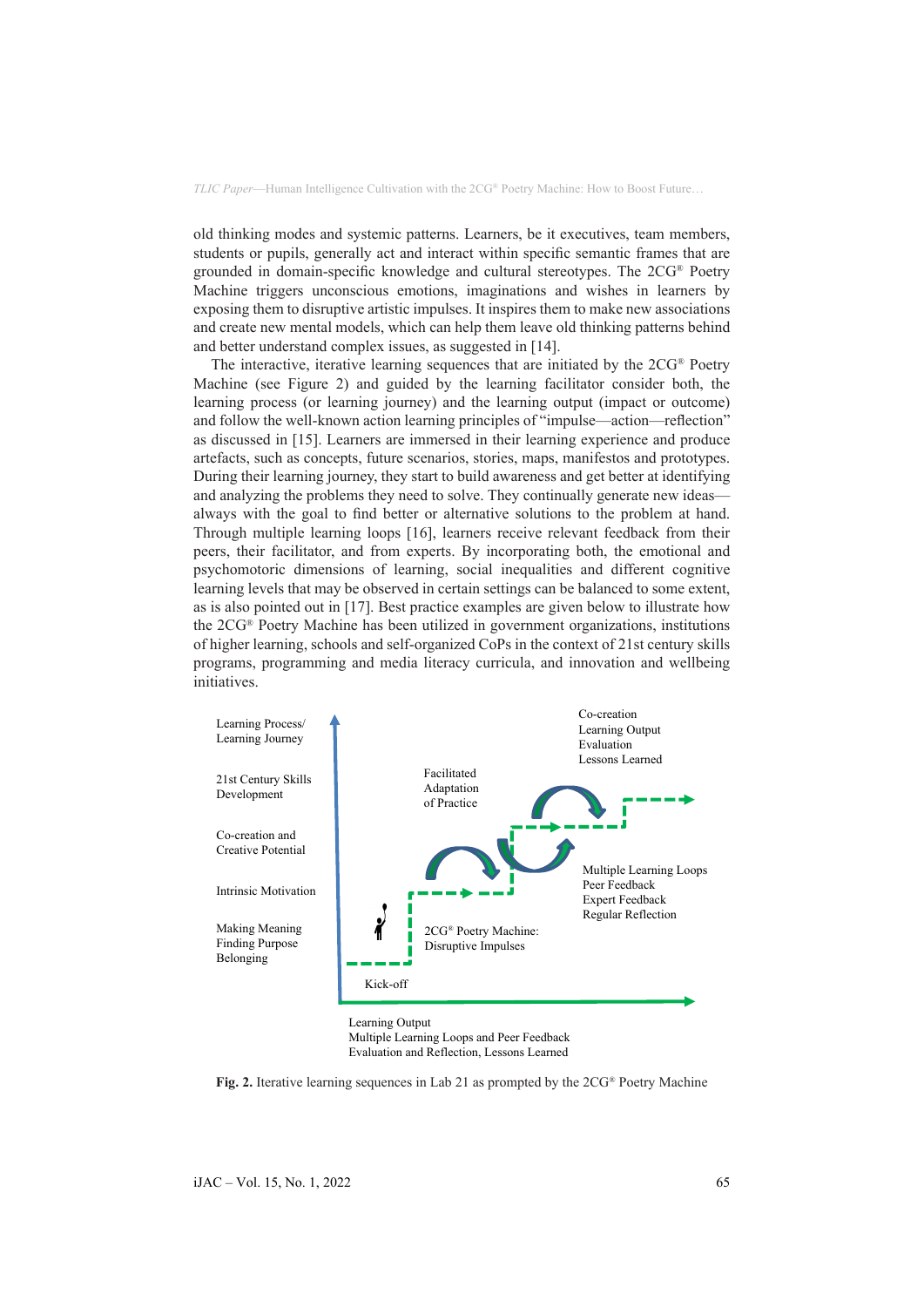#### **1.5 Three-dimensional learning in Lab 21**

Qualitative data analysis with a focus on iterative questions and content analysis as laid out in [4] has suggested that effective and sustainable learning with the  $2<sup>°</sup>$ Poetry Machine can take place in hybrid hyper-structures for learning that are linked to a professional practice, and where peer exchange learning happens in an environment of trust and mutual respect. Lab 21 [12] is such a hybrid hyper-structure for learning where learners can develop 21st century skills, cultivate their human capabilities, connect with their creative power and experience learning as a way of being. One key priority of Lab 21 is to provide a safe, non-judgmental and respectful culture of "learning how to learn," as defined in [18]. This implies connecting learners and experts across hierarchical, cultural and organizational boundaries and is based on the assumption that success in today's knowledge economy is driven by multidisciplinary interactions from different fields and areas of expertise, as suggested in [19].

It can be said that learning experiences in Lab 21 consist of three dimensions or overlapping layers: 1) the practice (shared interest, shared undertaking); 2) the social collaborative dimension (peer learning, multiple learning loops); and 3) the reflective dimension of learning (evaluation and assessment). Through these dimensions of co-creation, peer exchange and reflection, learners become part of a peer coaching culture where they can trust and rely upon each other and connect to what they do. While developing new skills and improving their practice, they become aware of what skills they have and of what skills they will need to further develop in order to stay relevant.

# **2 2CG® Poetry Machine practice examples**

#### **2.1 Target groups, learning goals and evaluation method**

The 2CG® Poetry Machine has been tried and tested in diverse professional and cultural, urban and remote contexts for many years with different age groups, mixed gender and multi-cultural, as well as cross-generational, learning communities. The practice examples given in this paper are related to 21st century skills programs and workshop series designed and delivered in the past five years. They have been implemented in the framework of 1) a part-time bachelor program for industrial engineering and systems engineering (age group: 20–38); 2) a full-time bachelor program for cross-cultural business management and intercultural communication (age group: 19–23); 3) a full-time bachelor program for media management, marketing and communications consulting (age group: 19–23); 4) regular workshop series in technical colleges for programming and media literacy (age group: 17–18); 5) a 21st century teacher training program (age group: 28–58); and 6) government initiatives to advance new work and digitalization, health and wellbeing, innovation, and continuing education (age group: 35–57).

The programs and workshop series have been provided as hybrid, live online, face-to-face and blended learning formats. All of them are aimed at 21st century skills development. The majority of participants needs to upskill or has the explicit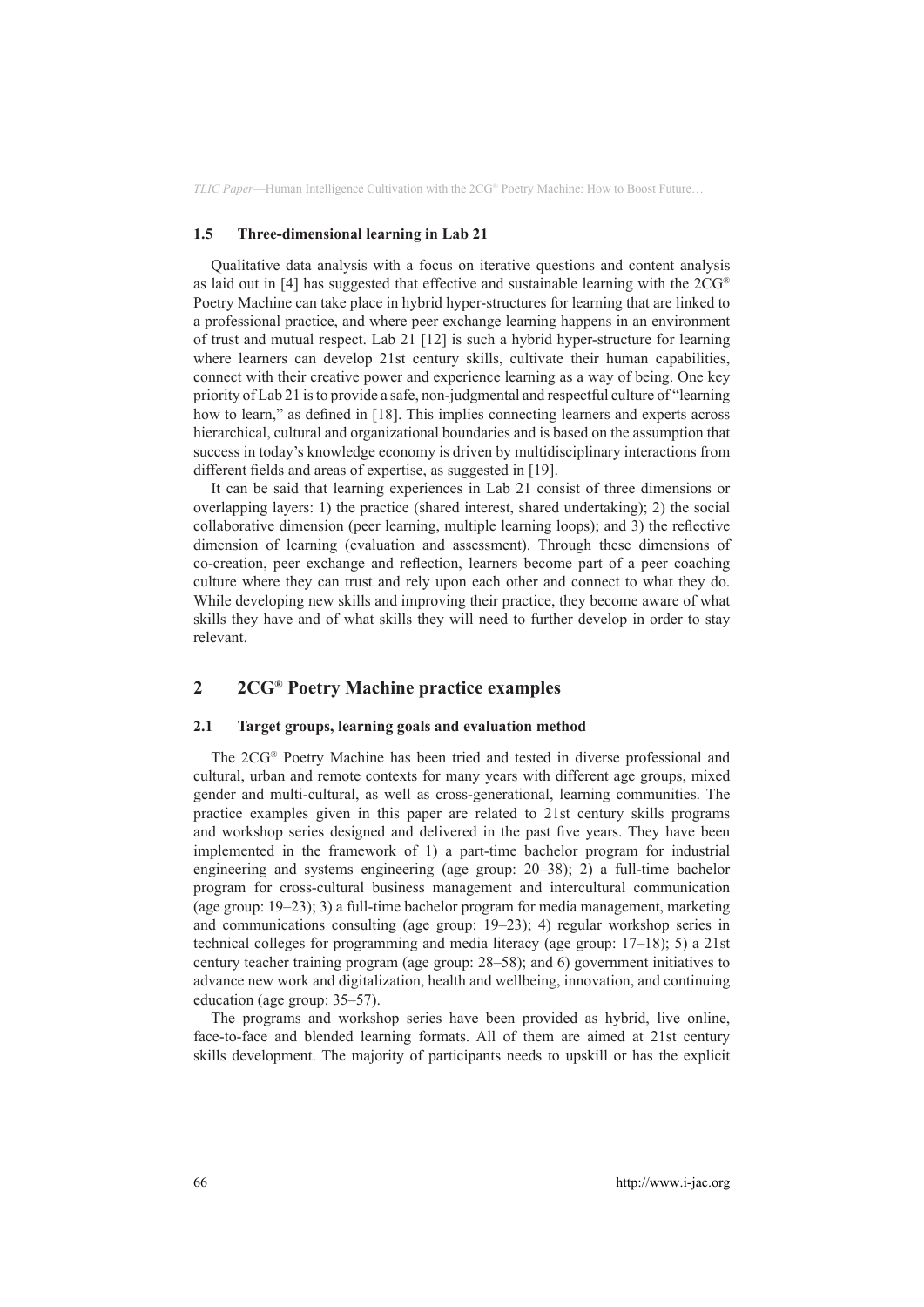goal to advance professionally; some participants' motivations to participate in the programs and workshops are based on the goal of self-development. Duration of workshops and programs varies between half-day and full-day workshops implemented in the framework of semester programs or annual programs. Some of the learning communities, both sponsored and self-organized, have been active for many years with core members and peripheral participants.

The evaluation and analysis of the practice examples given in this paper are based on qualitative data analysis as laid out in [4]. For this, data were collected on a regular basis over a period of five years by means of one-on-one interviews, anonymous learner feedback, participant observation, focus groups, skills assessment practices and expert opinions, depending on the needs and preferences of clients.

More specifically, the data material collected for evaluation and analysis in the context of part-time and full-time bachelor programs (groups 1, 2 and 3) includes video material, audio recordings and photographs, in addition to regular electronic mini polls on the subjective learning experience of learners, including their satisfaction with the course content, impact, design and delivery, as well as technological tools utilized. Learner assessment is based on traditional test and assessment methods via Moodle, oral presentations, audio and video recordings.

Evaluation of the self-organized CoP workshop formats, such as the teacher training program and the school workshops (groups 4 and 5), is based on qualitative feedback, such as focus groups, one-on-one interviews, participant observation and expert opinion. Participants of these programs are asked to deliver written reflective reports that are considered in their overall assessment by their school.

An electronic survey tool and data analysis software are used by the government organization for evaluating the 2CG® workshop series (group 6) at the end of each term. Course participants are asked to rate and evaluate the workshop series by means of mini polls, as well as qualitative input. Survey questions range from satisfaction with the course content and job-related learning impact to course design, delivery, platform solution, technological tools and overall learning experience. Participants of these government programs are not assessed.

As stated above, the data for evaluating and assessing the 2CG® best practice examples as given in this paper have been collected during the past five years. Iterative analysis of data has shown that participants across all contexts—universities of applied sciences, government organization, schools and self-organized CoP—mainly benefitted from the CoP-based learning environment where the teacher acts as facilitator, coach or curator and where shared purpose and practice, as well as peer coaching, help learners to build trust and intrinsic motivation. Furthermore, learners of all programs pointed out that they benefitted from the customized disruptive artistic impulses and creativity techniques that helped them change perspective and explore new ways of thinking while developing relevant future skills and exploring new pathways of thinking and doing.

Since the outbreak of COVID-19 two and a half years ago, almost all 2CG® Poetry Machine interventions have been provided live online, in blended or hybrid settings. Learners of the part-time bachelor program (group 1), aged 20–38, said they mostly enjoyed the benefits of live online sessions, while government officials (group 6),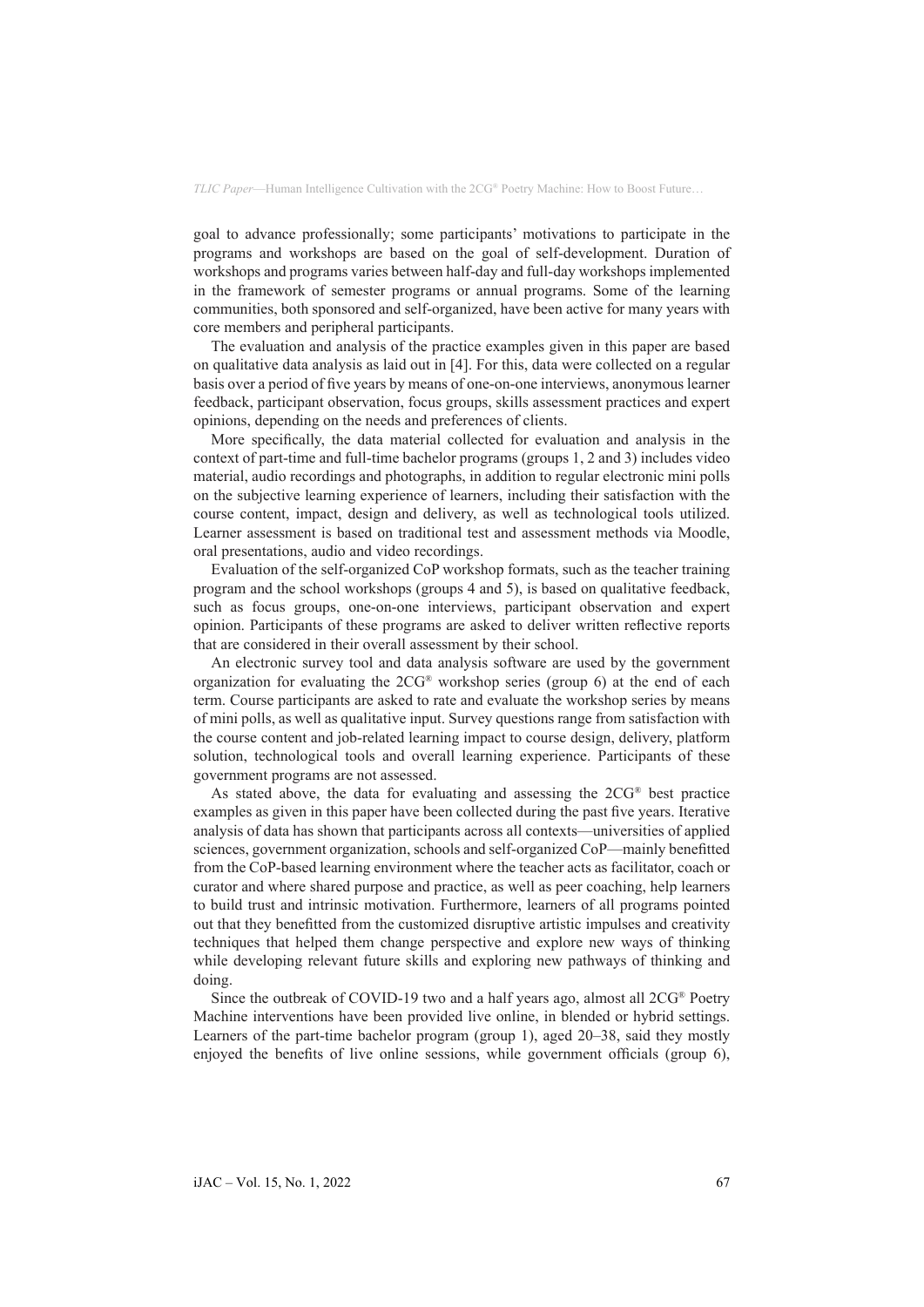aged 35–57, reported that bad internet connectivity, poor platform functionalities and equipment were the main hurdles to their engagement. The group of 19- to 23-year-old full-time students (groups 2 and 3), as well as teachers and pupils (group 4), clearly preferred face-to-face or at least hybrid settings, mainly due to short attention span, overall lack of motivation and lack of social contact. A small number of participants across all contexts and all age groups dropped out because they did not have the proper technical equipment or felt overwhelmed by the overall situation. These results reflect what has also been found in other research, such as [20], where the lack of selfmanagement, lack of time management skills or specific learning styles are mentioned to have had an adverse effect on students' performance. The majority of participants considered in the 2CG® practice examples generally showed high motivation, which can be linked to their level of awareness, clear purpose and learning goals.

### **2.2 2CG® Poetry Machine practice examples**

| Method and Target Group:<br>Case Clinic and Values-Based<br>Communication for Working<br>Learners of Different Cultural and<br><b>Ethical Background</b><br>Live Online Format | The case clinic and values-based communication method was<br>implemented in the framework of a part-time bachelor study<br>program for industrial engineering and systems engineering.<br>Learners were provided with a real-life case where trust had been<br>misused in a team structure.                                                                                                                                                                                                                                 |
|--------------------------------------------------------------------------------------------------------------------------------------------------------------------------------|-----------------------------------------------------------------------------------------------------------------------------------------------------------------------------------------------------------------------------------------------------------------------------------------------------------------------------------------------------------------------------------------------------------------------------------------------------------------------------------------------------------------------------|
| Learning Goal and Practice:<br>Exploring and Understanding the<br><b>Impact of Communication Behaviors</b><br>on Building Trust                                                | Working learners should learn to put themselves into the shoes<br>of others, develop empathy, think strategically, give peer advice,<br>and consider the role of communication behaviors in team-<br>building processes.                                                                                                                                                                                                                                                                                                    |
| Learning Impact and Artefacts                                                                                                                                                  | In a live online half-day workshop, learners developed concrete<br>ideas and an understanding of the role trust plays in team<br>processes and collaboration. They defined core values of their<br>organizational and institutional structures. Some divergent<br>thinking between participants of European and Asian background<br>drove participants to further investigate the matter and find ways<br>to overcome this hurdle as it might impact the collaboration,<br>innovation, and productivity of their community. |
| 21st Century Skills Acquisition                                                                                                                                                | Change of perspective, different viewpoints, empathy, strategic<br>thinking, collaboration skills, social intelligence, communication<br>skills, critical thinking etc.                                                                                                                                                                                                                                                                                                                                                     |

### **Practice 1: Case clinic for learning workers (group 1)**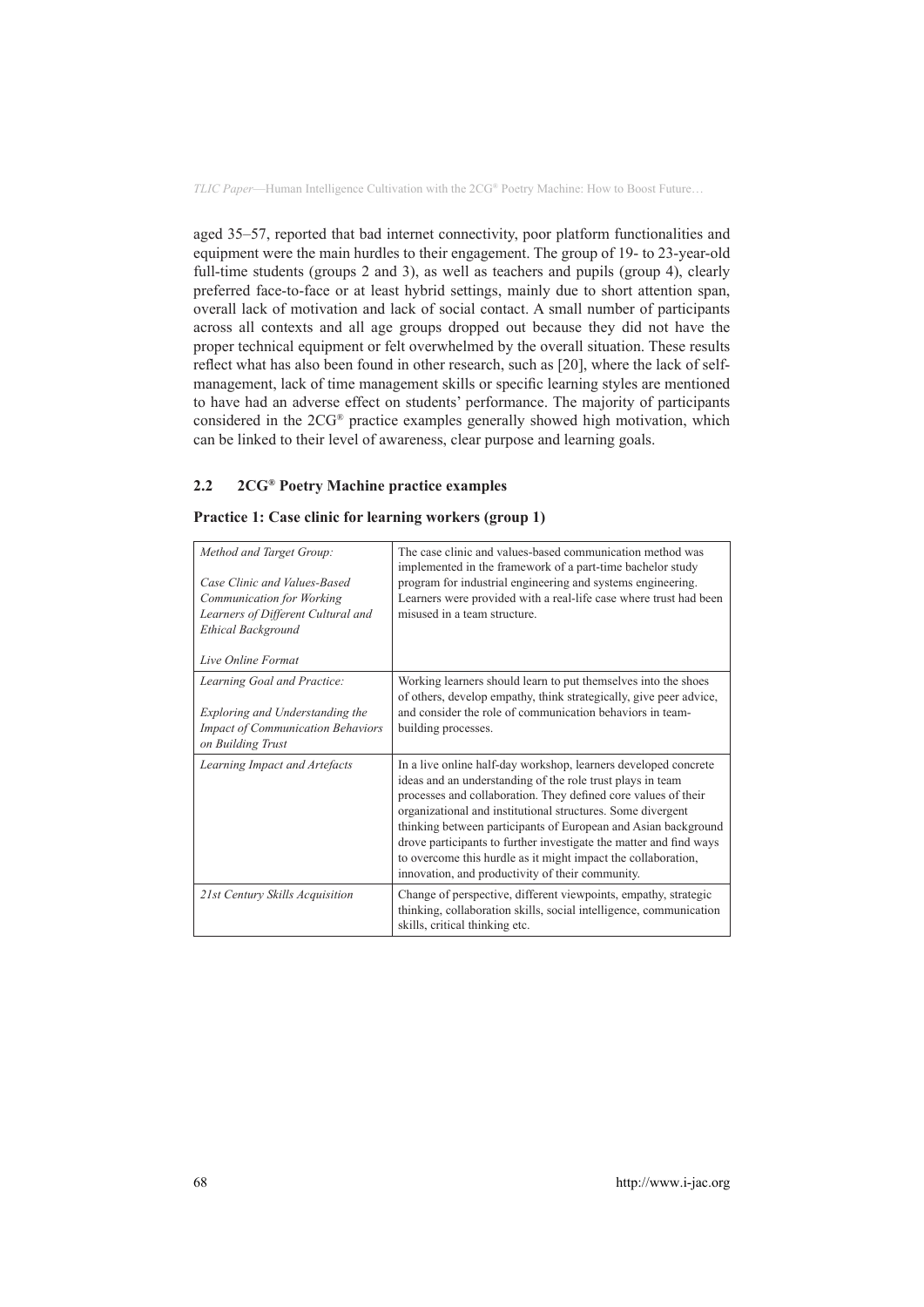| Method and Target Group:<br>Photo Journalism as part of a<br>Language Teacher Training Program             | Photo stories were used to help participants gain unexpected<br>perspectives, create a multiple perception of reality and get<br>access to past experiences and future hopes.                                                                                                                                                                                                             |
|------------------------------------------------------------------------------------------------------------|-------------------------------------------------------------------------------------------------------------------------------------------------------------------------------------------------------------------------------------------------------------------------------------------------------------------------------------------------------------------------------------------|
| Learning Goal and Practice:<br>Teaching 21st Century Skills in<br>Secondary Schools<br>Face-to-Face Format | Language teachers should experience in a full-day workshop<br>how they could integrate the method of photo stories into their<br>teaching program. Visualizing different realities, perspectives<br>and viewpoints of one and the same space helped them<br>understand how they can immerse their students in a shared<br>practice and support them in developing relevant future skills. |
| Learning Impact and Artefacts                                                                              | Participants watched their peers' photo stories and appreciated<br>the diverse layers of one and the same reality. They learned<br>how photo stories can help learners express their thoughts,<br>broaden their horizons, and understand that there is not one<br>true story and perception.                                                                                              |
| 21st Century Skills Acquisition                                                                            | Understanding how they can teach 21st century skills, build<br>awareness among students, active listening, media literacy,<br>creativity, storytelling, empathy, etc.                                                                                                                                                                                                                     |

**Practice 2: Teacher training college (group 5)**

# **Practice 3: Self-organized CoP of cross-cultural city dwellers (group 6)**

| Method and Target Group:<br>$Applied Strollology + Sequential$<br>Learning Experiences for City<br>Dwellers of Different Cultural<br>Background                                             | We perceive a cityscape in sequences, and we are biased through<br>infrastructure, advertisements, images, videos and our own<br>personal experiences. In other words: We see what we have<br>learned to see, create an overall impression of the city and adopt<br>helpful and less helpful behaviors.                                                                                                                                                                                  |
|---------------------------------------------------------------------------------------------------------------------------------------------------------------------------------------------|------------------------------------------------------------------------------------------------------------------------------------------------------------------------------------------------------------------------------------------------------------------------------------------------------------------------------------------------------------------------------------------------------------------------------------------------------------------------------------------|
| Learning Goal and Practice:<br>Developing the $4C\ddot{s}$<br>(communication, critical thinking,<br>creativity, collaboration) and<br>Feeling at Home in the City.<br><b>Blended Format</b> | City strolls, including café and museum visits, were used as<br>an archaic instrument to perceive and experience the city in<br>sequences. Participants should learn to perceive their city with<br>all their senses—vertically, in a linear way and fictitiously—<br>and understand its history and culture, feel at home and adopt<br>constructive communication behaviors. They were guided by<br>their facilitator, experts, and artists.                                            |
| Learning Impact and Artefacts                                                                                                                                                               | Curiosity, new ways of seeing, new perspectives and new<br>sensory experiences have changed the way participants of<br>different cultural background perceive and move in their current<br>city. Sharing their stories and feelings and learning more about<br>the city's history and traditions has allowed for deep learning<br>as well as new communication behaviors. Artefacts produced<br>included film material, poems and collages that represent<br>participants' perspectives. |
| 21st Century Skills Acquisition                                                                                                                                                             | Attention to detail; analytical skills; awareness of factors<br>that have an impact on wellbeing; change of perspective;<br>understanding complex situations; connected thinking; creativity:<br>reflective skills and building an optimistic mindset.                                                                                                                                                                                                                                   |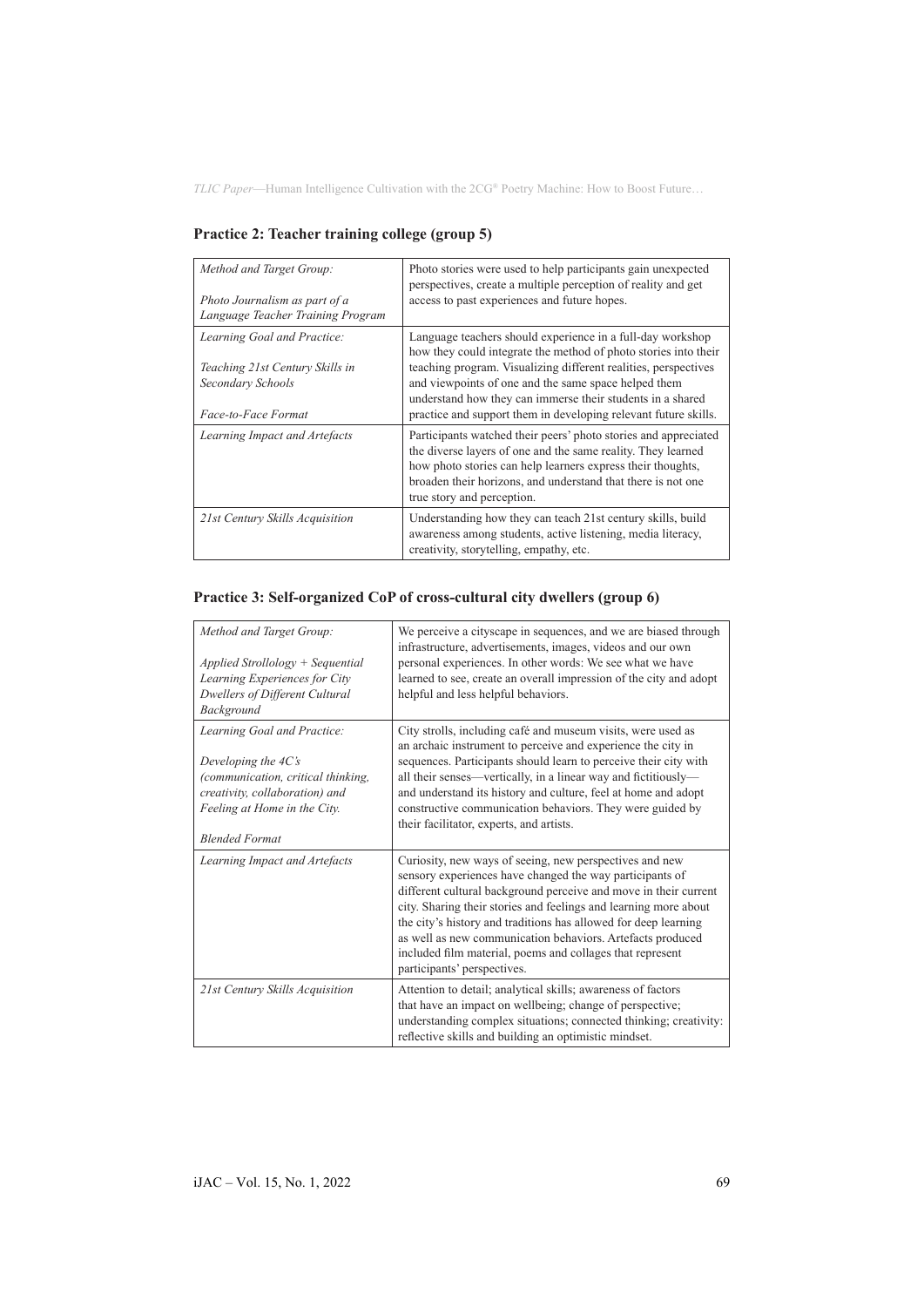| Method and Target Group:<br><i>Impulses from Poetry, Puppetry, and</i><br>Performance Art for Public Officials<br>Hybrid Format | Three half-day workshops per term with customized content and<br>impulses from the 2CG® Poetry Machine; poetry, puppetry and<br>performance art helped learners to disrupt their thinking patterns,<br>think out of the box, explore new pathways of thinking and<br>generate new ideas.                                                                   |
|---------------------------------------------------------------------------------------------------------------------------------|------------------------------------------------------------------------------------------------------------------------------------------------------------------------------------------------------------------------------------------------------------------------------------------------------------------------------------------------------------|
| Learning Goal and Practice:<br>Creating Healthy Ecosystems of<br>Work and Wellbeing                                             | Department leaders, team leaders, and team members of a public<br>sector organization should identify what wellbeing means for<br>them in their hybrid ecosystem of work; what they would need<br>to create a culture of wellbeing; what factors have an impact on<br>their wellbeing; and how this relates to productivity, creativity<br>and innovation. |
| Learning Impact and Artefacts                                                                                                   | Participants identified which problems they needed to solve and<br>developed a manifesto for wellbeing at work that served as a<br>basis for further action steps.                                                                                                                                                                                         |
| 21st Century Skills Acquisition                                                                                                 | Awareness, critical thinking, analytical thinking, connected<br>thinking, empathy, change of perspective, social intelligence,<br>collaboration, creativity, initiative, communication skills, etc.                                                                                                                                                        |

**Practice 4: Strategy workshop series (group 6)**

### **3 Discussion**

#### **3.1 Main findings**

As can be seen from the practice examples, the 2CG® Poetry Machine can push effective 21st century skills development and idea generation by combining disruptive artistic impulses with customized creativity and coaching techniques. Qualitative data analysis suggests that high learner engagement and impactful learning outcomes are obtained if the approach is applied in a CoP-based hybrid hyper-structure for learning, such as Lab 21. Furthermore, it can be said that language and communication programs, innovation and wellbeing programs, coding and media literacy programs in government and business organizations, institutions of higher learning, schools, and self-organized CoPs can provide an excellent context for 21st century skills development and human capability cultivation with the 2CG® Poetry Machine. Shared purpose and practice, as well as a sense of belonging, seem to help the majority of learners to stay motivated and engage in the learning experience, even if technical solutions are not ideal. Overall, it can be argued that effective 21st century skills development and fast idea generation are achieved in hybrid, live online and blended, as well as face-to-face, settings. Immersing learners in a context-specific, practice-based learning experience and providing them with disruptive artistic impulses can help them leave old thinking patterns behind and explore new pathways of action fast and effectively.

#### **3.2 Limitations: quantifying transformational change**

The overall goal of the  $2CG^{\circ}$  mixed-method approach is to prepare modern learners for dealing with increasingly complex realities and challenges creatively and responsibly.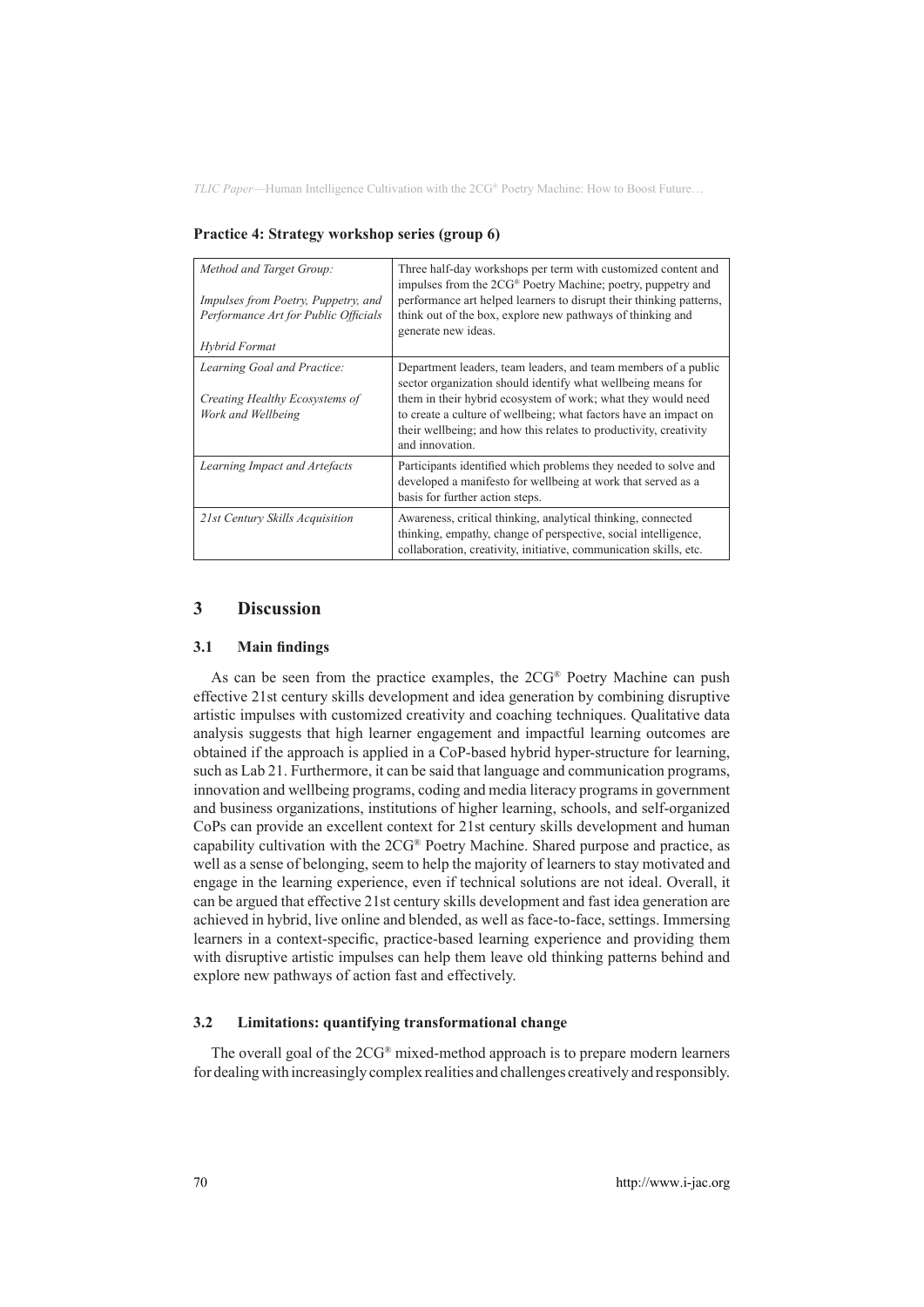Accordingly, the transformational change of learners and organizations should manifest itself in their creative problem solving abilities, behavior and daily work routines, and in the organizational structures themselves. While qualitative feedback of learners as well as participant observation and expert input suggest that the 2CG<sup>®</sup> Poetry Machine and peer learning in Lab 21 can enable learners to explore and develop new thinking patterns and come up with new insights and ideas fast and effectively, quantifying transformational change in (learning) behaviors and organizational structures has not yet been achieved. So far, transformation and change processes have been expressed through learner feedback, new insights, changed worldviews and powerful stories about improved practices. For example, learners report that they have incorporated new feedback structures into their team culture; they have learned to identify what needs to be changed in their context; they get better at adopting new practices in their team and discovering blind spots; they adopt mindfulness practices; and their insights create internal discourses or trigger further conversations with team members.

#### **3.3 Summary and future research directions**

Numerous Lab 21/2CG® Poetry Machine projects have been implemented and assessed in institutions of higher education, schools, public sector organizations and self-organized CoPs over the past five years. The following assumptions could be validated:

- 1. Effective 21st century skills development and human capability cultivation need to be considered an essential practice of 21st century learners, as they promote new idea generation and complex problem-solving strategies;
- 2. Communication skills programs, innovation and wellbeing initiatives, coding, and media literacy programs can serve as an ideal context for 21st century skills development;
- 3. Lab 21, a CoP-based hybrid hyper-structure for learning, can provide a safe space for cross-contextual learning, sharing and innovating;
- 4. Deep learning—a high learning impact, positive learning outcomes, and learner satisfaction—can be obtained if learners get the possibility to emotionally connect with the topic at hand:
- 5. The 2CG® Poetry Machine, a learning application that makes use of artistic impulses and customized creativity and coaching techniques, can enable learners to connect with their creative power and leave their semantic frames behind, thereby pushing them to disrupt old and unhelpful thinking patterns and come up with new solutions;
- 6. Educators and trainers need to act as facilitators, activators and curators. They need to create learning environments where trust, peer learning, meaning-making, identity-building, sense of belonging, collaborative team spirit and the continuous improvement of the shared practice are essential;
- 7. Learning needs to become a way of (well-)being; complexity and chaos need to be embraced as they allow for creativity and innovation; cultivating an optimistic mindset, meaning-making, belonging and constant exploring are part of the learning process;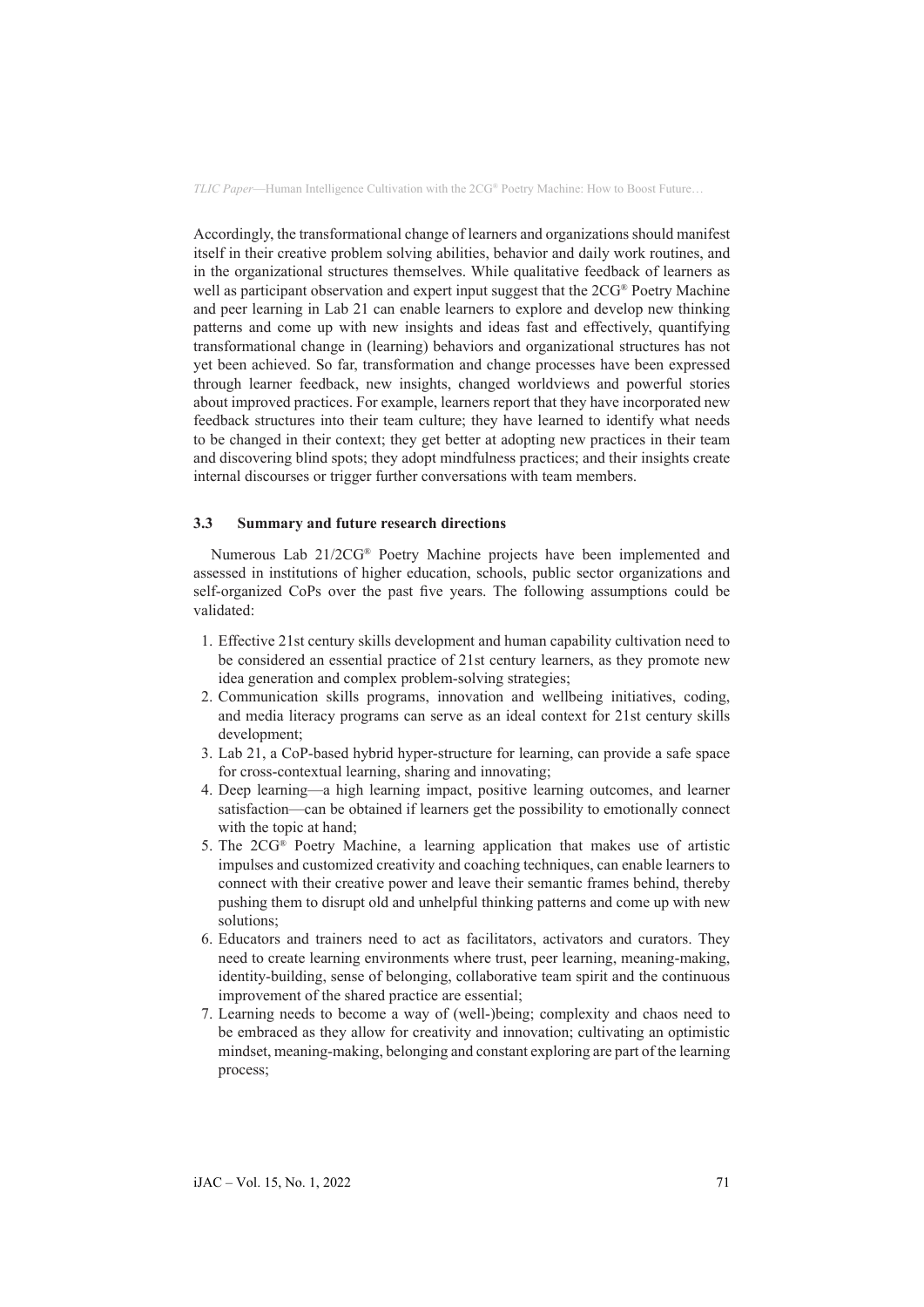- 8. Small hyper-curricular activities and pilot-projects can give learners and organizations the opportunity to work and collaborate on projects that they can control and implement;
- 9. Effective ways to measure progress in 21st century skills development and behavioral change, including qualitative and quantitative indicators and parameters, need to be further explored and developed with the help of comparative studies in multiple contexts;
- 10. In the 21st century, everyone needs to take the role of learner, just like everyone needs to experience learning as a way of (well-)being in hybrid environments.

### **4 Concluding remarks**

Effective 21st century skills training and human intelligence cultivation that prepares learners for dealing with complex realities creatively and responsibly and helps them effect change in the real world is ideally embedded in hyper-curricular learning activities and anchored in hybrid hyper-structures for learning that are linked to a professional practice. To stay relevant and gain sustainable competitive advantage, learners and learning organizations need to tap their hidden creative potential, which they can do with the help of disruptive artistic impulses as utilized by the 2CG® Poetry Machine in Lab 21. More fieldwork, comparative studies and cross-sector projects are sought to further advance the 2CG® mixed-method approach and to find adequate ways to measure learning progress and quantify learning outcomes and transformations of individual and organizational behaviors and structures.

### **5 Acknowledgment**

The author of this paper would like to express her thanks to the stakeholders in organizations, institutions of higher education, schools and self-organized CoPs that have applied the 2CG® Poetry Machine. A special thanks goes to all the learners, for their ongoing commitment and invaluable contributions that have delivered important educational insights and many joyful moments of learning, sharing and innovating.

### **6 References**

- [1] The Future of Jobs Report 2020, [https://www.weforum.org/reports/the-future-of-jobs](https://www.weforum.org/reports/the-future-of-jobs-report-2020/digest)[report-2020/digest](https://www.weforum.org/reports/the-future-of-jobs-report-2020/digest), last accessed: 22 September 2021.
- [2] The Only Real Way to Acquire Wisdom, Zat Rana for Medium, September 2018, https://mediu[m.com/@zat.rana/the-only-real-way-to-acquire-wisdom-7489a10c8f8e](https://medium.com/@zat.rana/the-only-real-way-to-acquire-wisdom-7489a10c8f8e), last accessed: 23 September 2021.
- [3] Schumacher, I. (2020). COVID-19 and Its Implications for Environmental Economics, IPAG Business School Paris, France, Springer.
- [4] Miles, M. B., Huberman, A. M., Saldana, J. (2019). Qualitative Data Analysis: A Methods Sourcebook, SAGE Publication, 004 Edition; ISBN-10: 150635307X.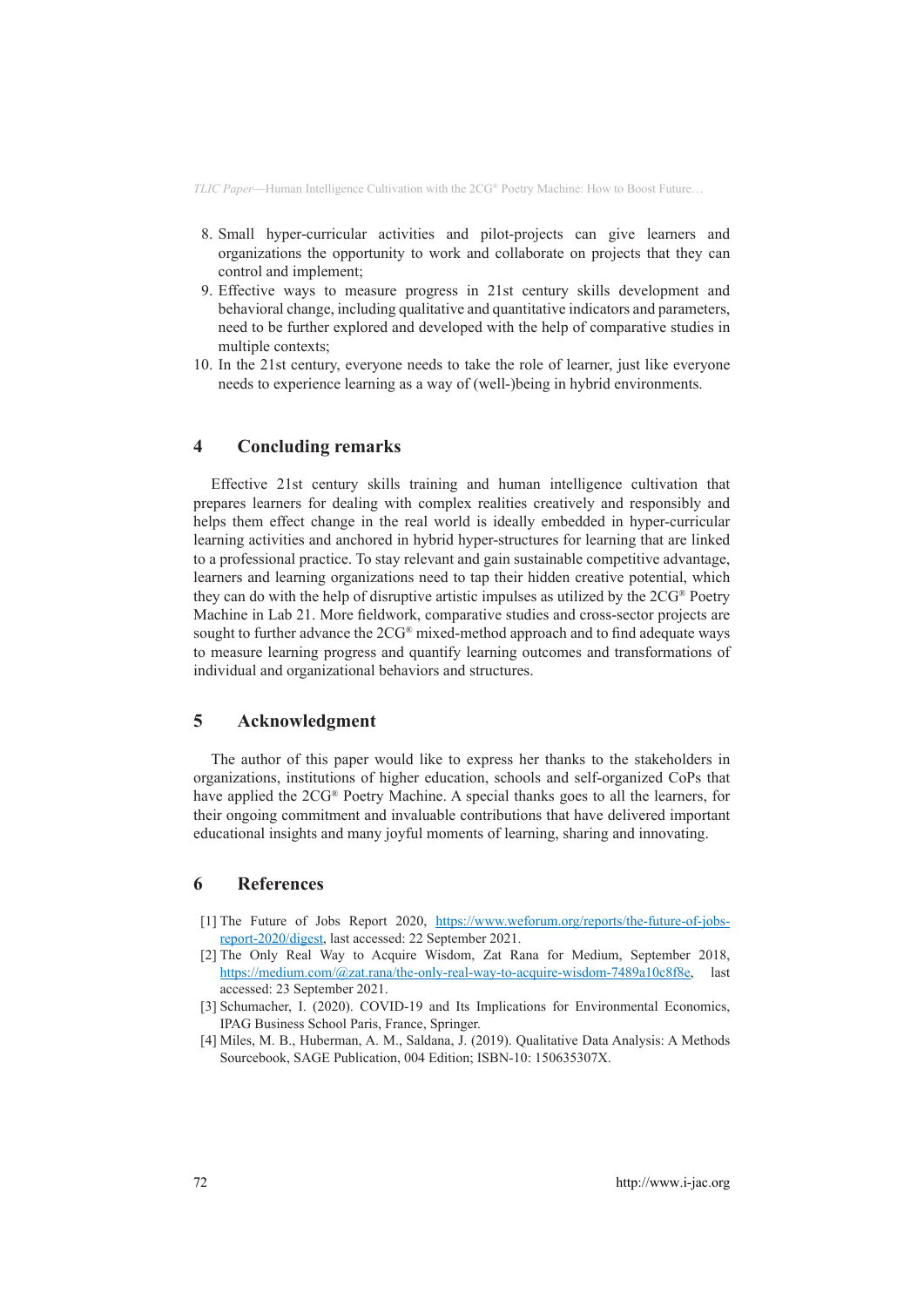- [5] World Economic Forum (2015). The Skills Needed in the 21st Century, New Vision for Education.
- [6] Van Laar, E., van Deursen, A., van Dijk, J., de Haan, J. (2017). The Relation Between 21st-century Skills and Digital Skills: A Systematic Literature Review, Elsevier Ltd. [https://](https://doi.org/10.1016/j.chb.2017.03.010) [doi.org/10.1016/j.chb.2017.03.010](https://doi.org/10.1016/j.chb.2017.03.010)
- [7] Jeste, D., Lee, E. (2019). The Emerging Empirical Science of Wisdom: Definition, Measurement, Neurobiology, Longevity, and Interventions, in Harvard Review of Psychiatry: Volume 27, Issue 3, pp. 127–140. <https://doi.org/10.1097/HRP.0000000000000205>
- [8] Merl, C. (2018). Fostering 21st Century Skills in Engineering and Business Management Students, ICL 2018: The Challenges of the Digital Transformation in Education, pp 145–156 (2019). [https://doi.org/10.1007/978-3-030-11932-4\\_15](https://doi.org/10.1007/978-3-030-11932-4_15)
- [9] Wenger-Trayner, E., Wenger-Trayner, B. (2020). Learning to Make a Difference: Value Creation in Communities of Practice, Cambridge University Press. [https://doi.](https://doi.org/10.1017/9781108677431) [org/10.1017/9781108677431](https://doi.org/10.1017/9781108677431)
- [10] Merl, C. (2009). Intercultural Communication in the Advertising Industry: How Communities of Practice Enable Organisational Learning and Knowledge Sharing Processes Across Cultures, Südwestdeutscher Verlag, ISBN-10: 9783838103334, ISBN-13: 978-3838103334.
- [11] Kazanjian, C. J. (2016). Hyper-Curriculum: Transcending Borders of Standardization in the Cosmopolitan Classroom, International Journal of Curriculum and Instruction, ERIC Number: EJ1207327.
- [12] Merl, C. (2021). Lab 21—A Space for Learning, Sharing, Innovating. In: Guralnick D., Auer M.E., Poce A. (eds) Innovations in Learning and Technology for the Workplace and Higher Education. TLIC 2021. Lecture Notes in Networks and Systems, vol 349. Springer. [https://doi.org/10.1007/978-3-030-90677-1\\_20](https://doi.org/10.1007/978-3-030-90677-1_20)
- [13] McNiff, S. (2017). Philosophical and Practical Foundations of Artistic Inquiry: Creating Paradigms, Methods, and Presentations Based in Art. In Handbook of Arts-based Research, edited by P. Leavy, 22–36. New York: Guilford.
- [14] Sowa, H. (2015). Gemeinsam Vorstellen lernen. Theorie und Didaktik der Kooperativen Vorstellungsbildung, Glas, A., Heinen, U., Krautz, J., Miller, M., Sowa, H., Uhlig, B. (eds). München: kopaed, pp 65–69.
- [15] Lewin, Kurt, Action Research and Minority Problems, Journal of Social Issues, Volume 2, Issue 4 (1946). <https://doi.org/10.1111/j.1540-4560.1946.tb02295.x>
- [16] Shelley, A. (2015). Knowledge Succession, e-book, Business Expert Press.
- [17] Laloux, F. (2014). Reinventing Organizations, A Guide to Creating Organizations, Nelson Parker. <https://doi.org/10.15358/9783800649143>
- [18] Hess, E. (2020). Hyper Learning: How to Adapt to the Speed of Change, Edward D. Hess.
- [19] Johansson, F (2017). The Medici Effect (2017): What Elephants and Epidemics Can Teach Us About Innovation
- [20] IFAeS (2021), Education & Research During COVID 19—International Reports & Essays, Vol. 9. [https://austria-forum.org/web-books/edure00de2021isds,](https://austria-forum.org/web-books/edure00de2021isds) last accessed: 2021-01-05.

# **7 Author**

**Christina Merl** is the founder of TalkShop/2CG® and President of Poetry in Business, a non-for-profit association that aims to advance 21st century skills development and idea generation with artistic impulses and the 2CG® multi-method approach; Gymnasiumstraße 68, A-1190 Wien. She is a member of the Executive